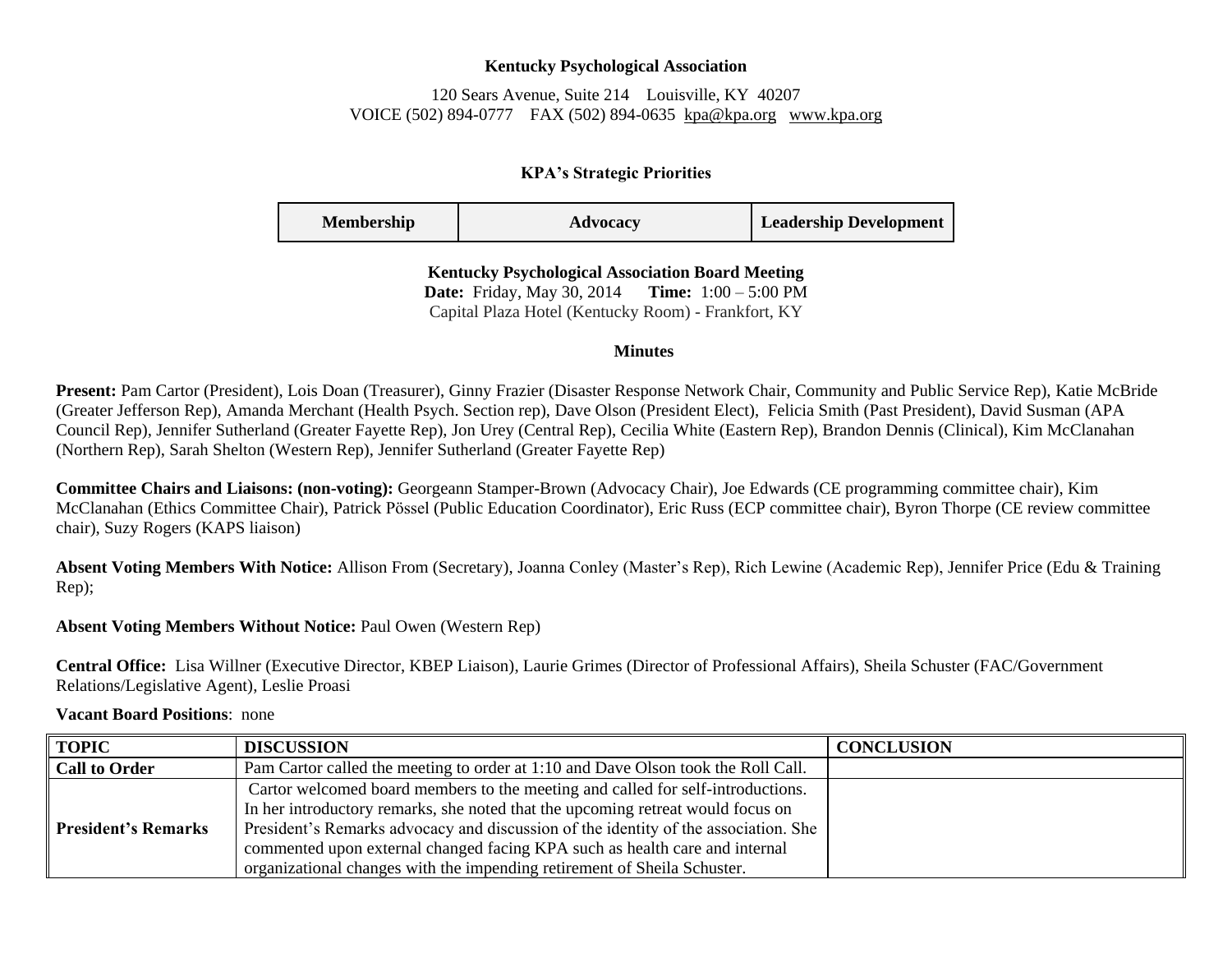| <b>Approval of Minutes of</b>              | Minutes were distributed and reviewed.                                                                                                                                                                                                                                                                                                                                                                                                                                                                                                                                                                                                                                                                                                                                                                    | David Susman made motion to approve 3/14/14<br>meeting minutes with correction of Jennifer                                                                                    |
|--------------------------------------------|-----------------------------------------------------------------------------------------------------------------------------------------------------------------------------------------------------------------------------------------------------------------------------------------------------------------------------------------------------------------------------------------------------------------------------------------------------------------------------------------------------------------------------------------------------------------------------------------------------------------------------------------------------------------------------------------------------------------------------------------------------------------------------------------------------------|-------------------------------------------------------------------------------------------------------------------------------------------------------------------------------|
| 3/14/14                                    |                                                                                                                                                                                                                                                                                                                                                                                                                                                                                                                                                                                                                                                                                                                                                                                                           | Sutherland's absence noted. Motion approved.                                                                                                                                  |
| <b>Financial Report</b>                    | Lois Doan presented. (Handout attached) KPF transfers have been made. Total<br>checking and saving \$123,457.16. Total fixed assets: \$132,091.67. Budget versus<br>Actual reflects that CE Registration income has been strong. No expenses as of<br>March 31st have exceeded budget projections. Profit and Loss for 2014 vs 2013<br>reflected a modest increase in CE Registration revenue, moderate increase in<br>advertising income, and a modest decline in dues revenues The overall financial<br>state of the organization is sound. August 1st deadline for budget requests. EC<br>recommended membership activities, networking activities, items that support<br>strategic plan.                                                                                                              | Laura Shaffer made motion to approve financial<br>report. Motion approved.                                                                                                    |
|                                            | Lisa Willner presented. (Handout attached)                                                                                                                                                                                                                                                                                                                                                                                                                                                                                                                                                                                                                                                                                                                                                                |                                                                                                                                                                               |
| <b>CE Events Report</b>                    | Discussion centered on success of recent activities and diversity of speakers.                                                                                                                                                                                                                                                                                                                                                                                                                                                                                                                                                                                                                                                                                                                            |                                                                                                                                                                               |
| <b>Dues/Membership</b><br><b>Report</b>    | Lisa Willner reported. (Handout attached) Lisa Willner reported (handout<br>attached). A comparison of first quarter figures for 2014 and 2013 indicated that the<br>number of full members and total members has increased, income from dues has<br>declined somewhat, and the number of lapsed members has increased. Some<br>problems with online membership renewal were noted. Willner encouraged<br>regional and interest section reps to follow up with lapsed members.                                                                                                                                                                                                                                                                                                                            | Felicia made motion to approve membership<br>report. Motion approved.                                                                                                         |
| <b>Executive Director</b><br><b>Report</b> | Lisa Willner reported. (Handout attached)<br>Presentation addressed the three strategic priorities of KPA: membership,<br>leadership development, and advocacy. With regard to membership, Willner has<br>discussed legal consultation with the law firm of BBB. The firm has agreed to offer<br>an initial consultation to determine if a member's case warrants the need for legal<br>representation. In terms of leadership development, she has completed individual<br>orientations with incoming board members who missed the group orientation. The<br>mentor system has now been established and appears to be functioning well.<br>Initiatives regarding advocacy are being actively monitored and pursued, including<br>KPA Legislative Day in Frankfort and psychological testing regulations. |                                                                                                                                                                               |
| <b>Foundation Update</b>                   | Lois Doan reported. Plans for the Silent Auction are proceeding. Will be asking<br>Board members to donate/assist with procuring items for silent auction.                                                                                                                                                                                                                                                                                                                                                                                                                                                                                                                                                                                                                                                |                                                                                                                                                                               |
| <b>DPA Report</b>                          | Laurie Grimes reported. (Handout attached)<br>Grimes presented a list of the various activities she has been involved in over the<br>last quarter as well as ongoing projects. She encouraged an open discussion of the<br>nature of the DPA position and how the association can most effectively use this<br>resource. Schuster suggested a survey to determine the percentage of psychologists<br>who are Medicaid providers and identify any credentialing problems.                                                                                                                                                                                                                                                                                                                                  | Grimes to develop, with Executive Committee<br>input, a survey with regard to psychologists<br>participating on Medicaid panels, and any<br>concerns regarding credentialing. |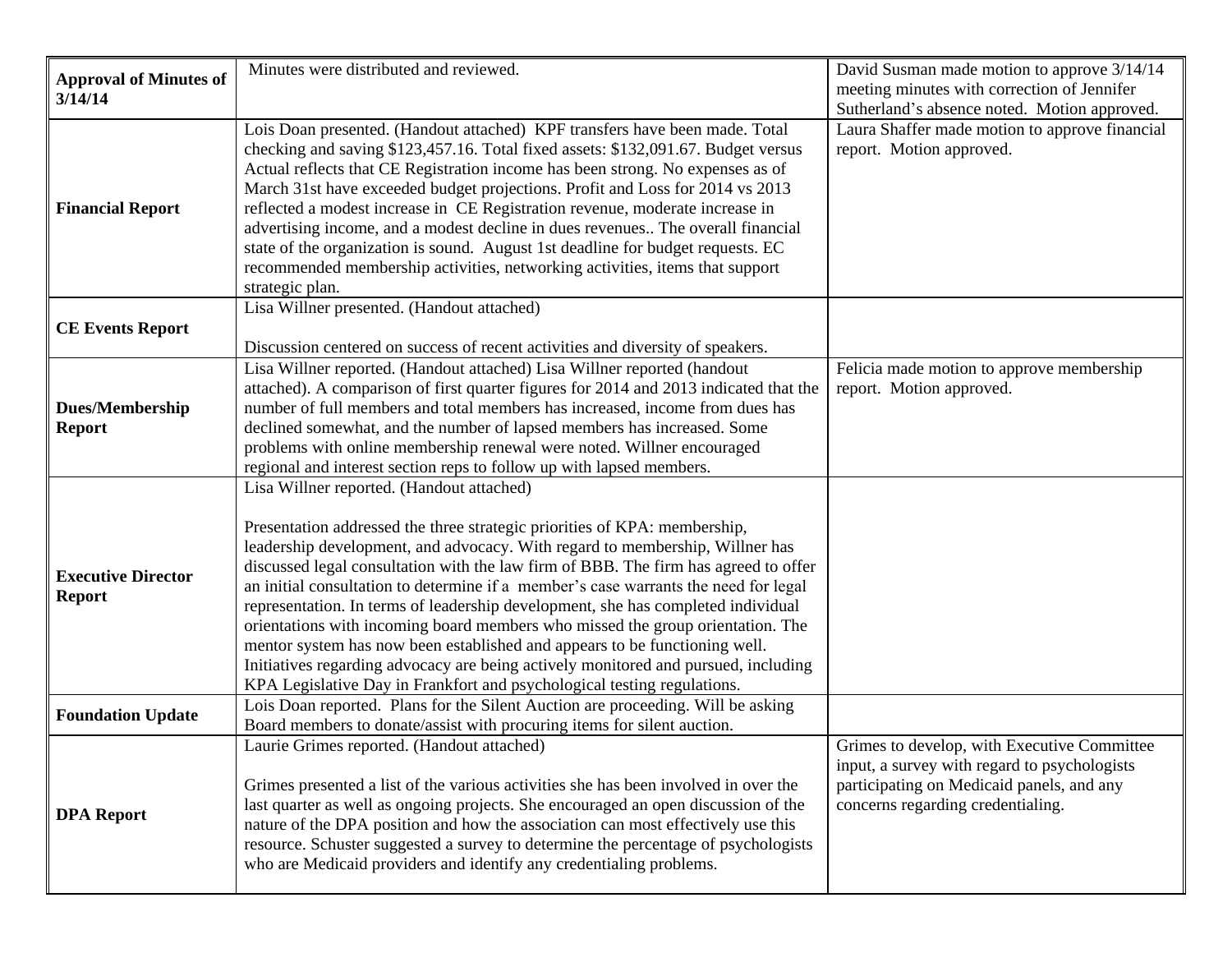| <b>Legislative Agent</b><br>report                                                                         | Sheila Schuster presented. (Handouts attached) Schuster presented a final report<br>of the 2014 General Assembly legislative session. Of note during the session were<br>licensure issues of CADCs, fee-based Pastoral Counselors, and Applied Behavioral<br>Analysts as well as the Duty To Warn provision and the inclusion of psychology in<br>the insurance provider definition.                                                                                                          |                                                                                                                                  |
|------------------------------------------------------------------------------------------------------------|-----------------------------------------------------------------------------------------------------------------------------------------------------------------------------------------------------------------------------------------------------------------------------------------------------------------------------------------------------------------------------------------------------------------------------------------------------------------------------------------------|----------------------------------------------------------------------------------------------------------------------------------|
| <b>Legislative Session</b><br><b>Wrap-Up meeting</b><br>report                                             | Pam Cartor presented. Cartor reported that McCarthy Strategic Solutions has a<br>wealth of information and knowledge of the legislative process; however, they are<br>not highly familiar with the activities of psychologists. KP A will need to educate<br>them regarding psychology and learn how to use their resources in an effective<br>manner. Schuster also offered a commentary regarding KP A's relationship with<br>MSS as well as advice regarding the 2015 legislative session. |                                                                                                                                  |
| <b>Convention report</b>                                                                                   | Grimes presented. Title is "Psychologists as Collaborators: Partnering to Provide<br>Comprehensive Care". There will be four workshop tracks: Integrating Core<br>Competencies in Clinical Practice, Assessments, Academic and Child/Adolescent<br>options. Featured presenters include Gerald Koocher, Helen Coons and Eve-Lynn<br>Nelson.                                                                                                                                                   |                                                                                                                                  |
| <b>ACTION ITEM</b><br>Approval of Committee<br><b>Members</b>                                              | Pam Cartor presented the list of committee members. (Handout attached.) Sarah<br>Shelton made a motion to approve                                                                                                                                                                                                                                                                                                                                                                             | Sarah Shelton made the motion. Motion<br>approved unanimously.                                                                   |
| <b>ACTION ITEM:</b><br>Approval of<br>appointment of Clinical<br>Rep, Western Rep, and<br><b>KPAGS</b> Rep | Pam Cartor proposed the appointment of Brandon Dennis as Clinical Interest<br>Section Rep; Sarah Shelton as Western Region Rep; and Hannah Combs as<br>KPAGS rep.                                                                                                                                                                                                                                                                                                                             | Jennifer Sutherland made a motion to approve<br>interest section and regional reps appointments.<br>Motion approved unanimously. |
| <b>ACTION ITEM</b><br><b>KPA/KPF Service</b><br>Agreement (second<br>reading)                              | Lisa Willner presented the revised KPA/KPF Service Agreement (Handout<br>attached) for a second reading and noted that KPF supports KP A and its mission of<br>promoting a psychologically healthy agreement.                                                                                                                                                                                                                                                                                 | Lois Doan made a motion to approve the service<br>agreement. Motion approved unanimously.                                        |
| <b>ACTION ITEM:</b><br>Psychological testing<br>work group<br>recommendations                              | Felicia Smith presented. Lisa described the process of the Psychological Testing<br>and how involved and thorough the review process was.<br>Lisa Willner and Felicia Smith presented the rationale for the work group and a<br>historical summary of their deliberations. Discussion centered on the various types<br>of testing instruments included in the recommendations. Sheila explained the<br>process of how regulations are revised.                                                | Katie McBride made motion to send back to the<br>work group for final updates, and then on to<br>KBEP. Motion approved.          |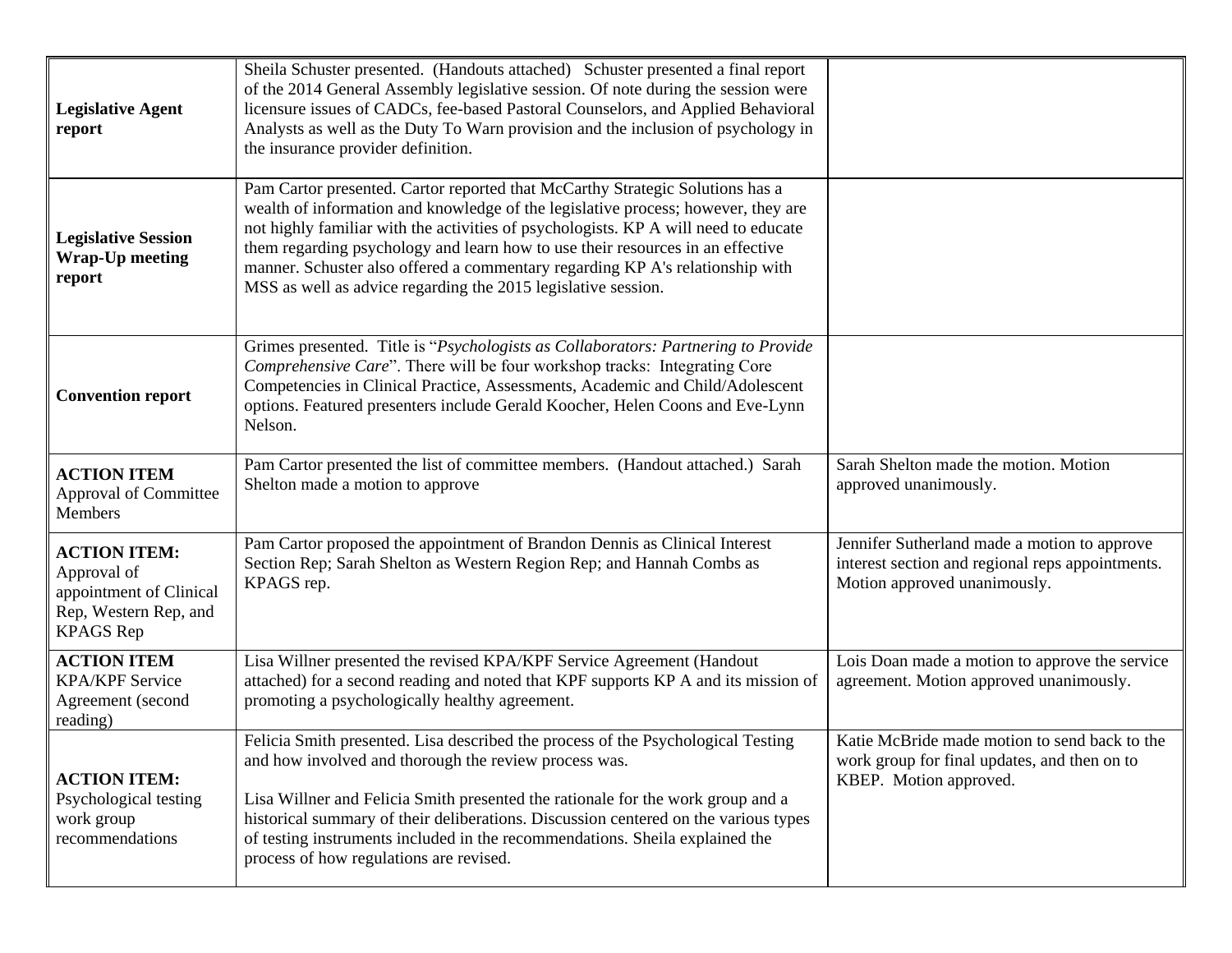| <b>DISCUSSION ITEM:</b><br>By-law revision:<br>appointment of non-<br>represented Interest<br>Section coordinators<br>(first read) | Pam Cartor presented. Cartor offered a first reading on a revision in the by-laws<br>involving appointment of non-represented interested section coordinators.                                                                                                                                                                                                                                 | Will come back for second reading and vote at<br>September meeting. |
|------------------------------------------------------------------------------------------------------------------------------------|------------------------------------------------------------------------------------------------------------------------------------------------------------------------------------------------------------------------------------------------------------------------------------------------------------------------------------------------------------------------------------------------|---------------------------------------------------------------------|
| <b>DISCUSSION ITEM:</b><br>By-law revision: Board<br>member attendance<br>requirement (first read)                                 | Pam Cartor reported. Cartor offered a first reading on a revision in the by-laws<br>regarding board member attendance at meetings.                                                                                                                                                                                                                                                             | Will come back for second reading and vote at<br>September meeting. |
| <b>DISCUSSION ITEM:</b><br>Opening nominations<br>for KPA Board<br>Elections                                                       | David Olson presented. Olson announced Board positions that will become vacant<br>in 2015 and called for nominations from the current Board. A list of all members<br>eligible for office was made available to the Board.                                                                                                                                                                     |                                                                     |
| <b>ADDITONAL</b><br><b>REPORTS:</b> Spring<br>Academic Conference<br>Report                                                        | Pam Cartor reported. An increase in registrants and net income for the 2014 SAC<br>relative to the previous year was noted. School representation declined from past<br>Academic Conference years.                                                                                                                                                                                             |                                                                     |
| <b>ADDITONAL</b><br><b>REPORTS: Advocacy</b><br>Day                                                                                | Georgeann Brown reported. Brown indicated that 10 KP A members, with<br>assistance from McCarthy Strategic Solutions, met with their respective legislators.<br>Brown requested continued Board participation in future Advocacy Day events.                                                                                                                                                   |                                                                     |
| <b>ADDITONAL</b><br><b>REPORTS:</b> Leadership<br>Development-cultural<br>competency                                               | Felicia Smith reported. Smith suggested that as leaders, Board members need to be<br>able to work with diverse groups. She proposed a training workshop in cultural<br>issues for Board members to enhance sensitivity to and competence in responding<br>to issues of diversity. With broad board support for this recommendation, Felicia<br>called for recommendations for specific topics. | Develop a cultural diversity workshop for Board<br>members.         |
| <b>DISCUSSION:</b> Review<br>of advocacy section of<br>strategic plan                                                              | Pam Cartor led discussion. The development of an Advocacy Committee and the<br>hiring of McCarthy Strategic Solutions were noted among completed objectives.<br>Suggestions involved exploration of need for an Insurance Committee to advocate<br>with payer sources and the need to provide support for agency practitioners as well<br>as private practitioners.                            |                                                                     |